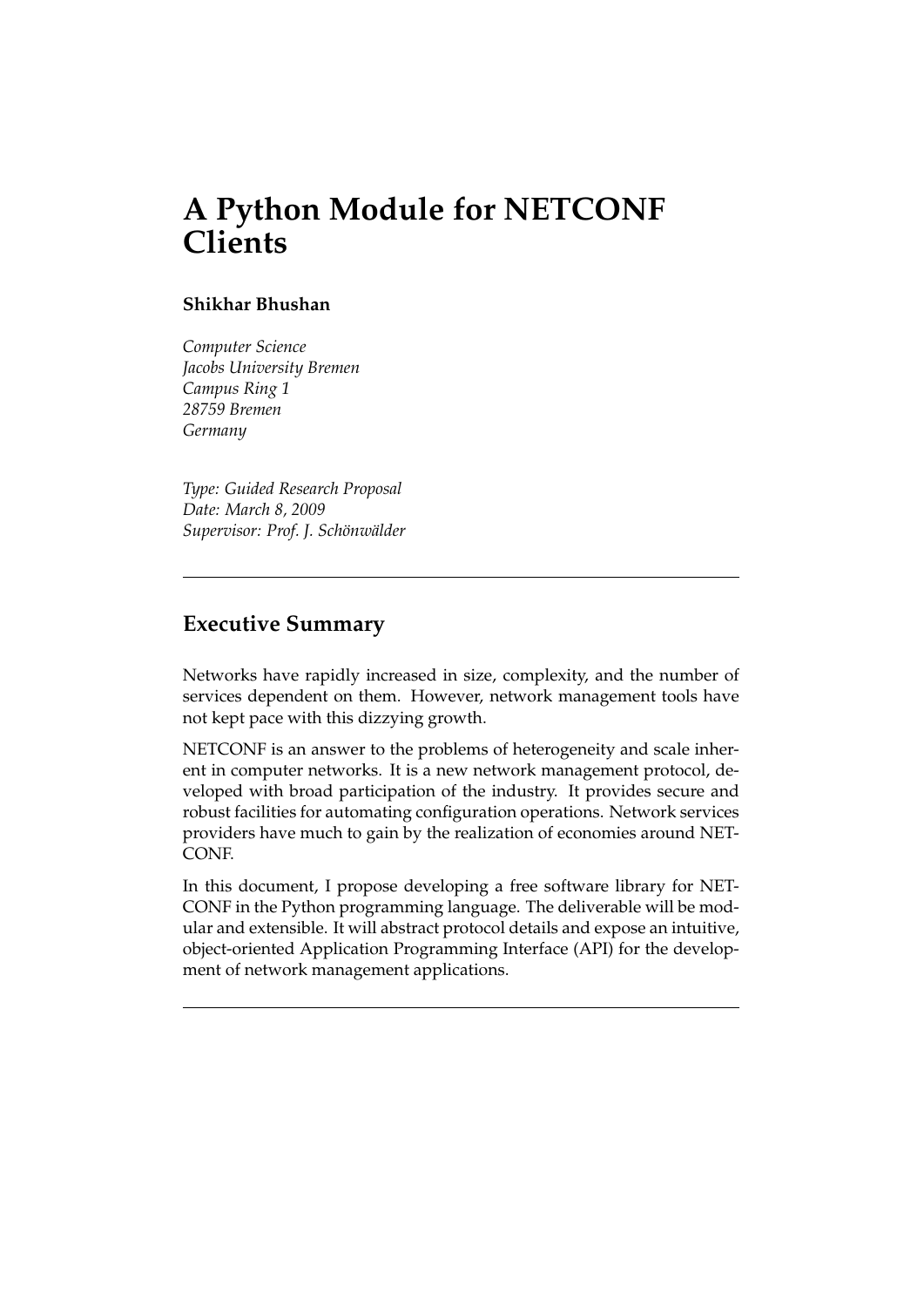## **1 Summary**

The Network Configuration protocol (NETCONF) is a network management protocol developed by the Netconf Working Group [\[1\]](#page-8-0) of the IETF. It is a proposed internet standard since December 2006. [\[2,](#page-8-1) RFC 4741]

[NETCONF] provides mechanisms to install, manipulate, and delete the configuration of network devices. It uses an Extensible Markup Language (XML)-based data encoding for the configuration data as well as the protocol messages. The NET-CONF protocol operations are realized on top of a simple Remote Procedure Call (RPC) layer. [\[2\]](#page-8-1)

NETCONF has quickly positioned itself as the superior standard for network configuration. There has been good industry adoption of the protocol, and most network equipment vendors have either implemented or plan to implement it. It is a significant improvement over proprietary command line interfaces commonly used for configuring network devices. Efforts are underway to create standard data models for NETCONF and data manipulated by it. [\[3\]](#page-8-2) This will enable a degree of interoperability that has not been possible so far.

I herein propose the the development of a Python module for NETCONF clients. Python is already in common use as a scripting language in networked environments, as well as within the NETCONF community, e.g. EnSuite [\[4\]](#page-8-3), Yang [\[5\]](#page-8-4).

# **2 Statement and Motivation of Research**

The Simple Network Management Protocol (SNMP) is an early network management standard has served important monitoring functions. However, its configuration facilities are rarely utilized in practice and users have preferred working with proprietary command line interfaces. Despite its name, SNMP is not a simple protocol to implement.

I find the following text, emanating from an internet draft of the Netmod Working Group, to be a fitting quote:

Networks are increasing in complexity and capacity, as well as the density of the services deployed upon them. Uptime, reliability, and predictable latency requirements drive the need for automation.

The problems with network management are not simple. They are complex and intricate. But these problems must be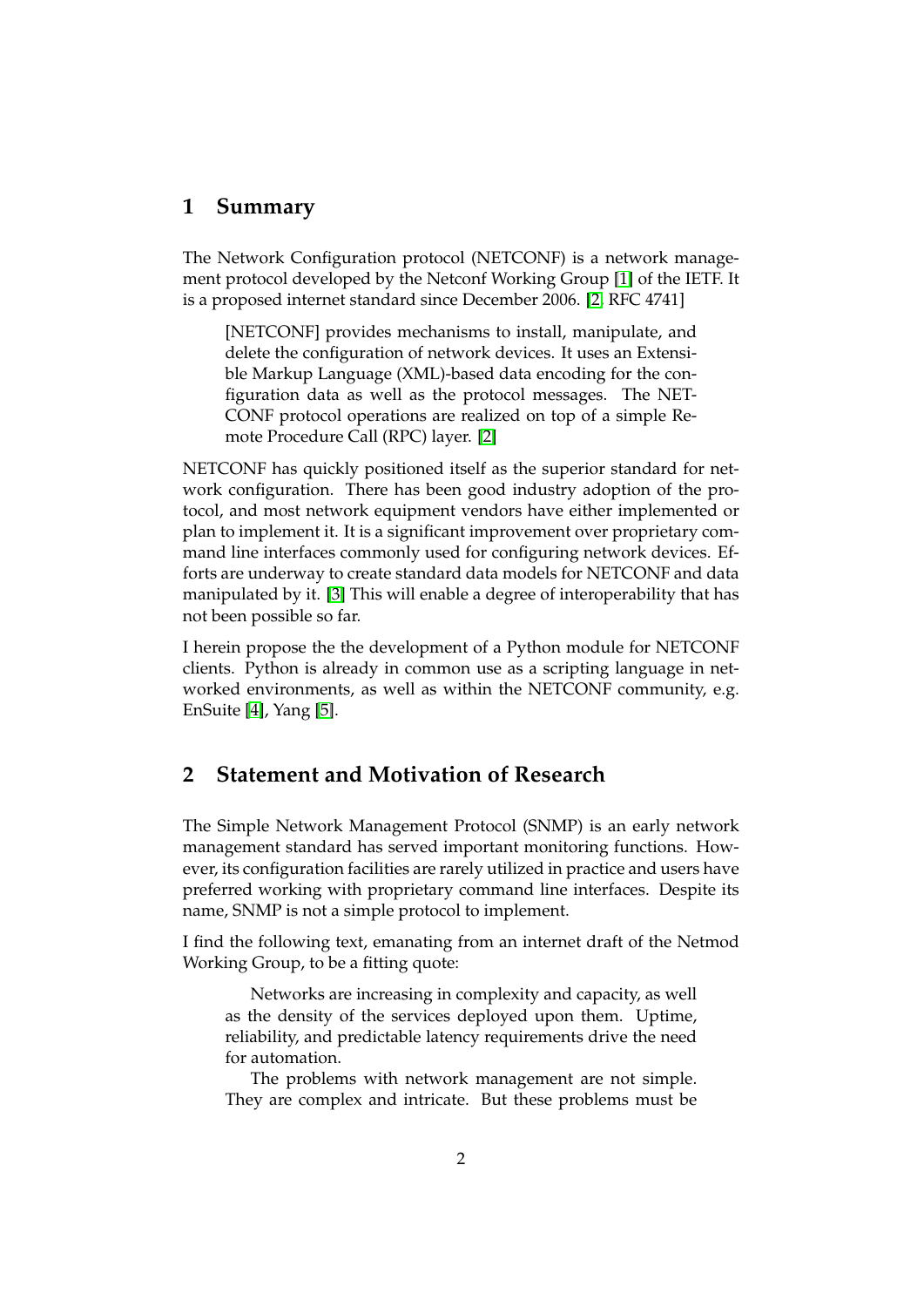solved for networks to meet the stability needs of existing services while incorporating new services in a world where the growth of the networks is exhausting the supply of qualified networking engineers. We need to move from a CLI world into a world of automation, but that automation must be robust and trustworthy. [\[6\]](#page-8-5)

The NETCONF protocol is designed for robust and trustworthy automation. It is a secure, connection-oriented protocol. Its use of XML as a data encoding language gives a "rich, flexible, hierarchical, standard representation of data that matches the needs of networking devices." [\[6\]](#page-8-5)

The Netconf Working Group has focused its efforts on defining the base NETCONF standard, explicitly leaving out of its charter data modeling issues. The Netmod Working Group came about to fill in this gap, and has developed YANG, a language "to model configuration and state data manipulated by the NETCONF protocol, NETCONF remote procedure calls, and NETCONF notifications." [\[7\]](#page-8-6)

The realization of NETCONF's promise would be greatly aided by a software library that makes it easy to create network management applications around it. Through this guided research project, I want to address this with an open source implementation in Python. My aim for this project is that it should be easy to write a simple script that deploys a configuration change across routers from different vendors, and at the same time possible to implement more complex applications like web interfaces and management consoles.

In the time span of this project, it will not be possible to incorporate data modeling features. My primary focus will be creating an intuitive, stable API for the base NETCONF specification set out in RFC 4741 [\[2\]](#page-8-1).

It is worthwhile to note that there has already been a free software implementation of NETCONF in Python called EnSuite [\[4\]](#page-8-3). Besides a NET-CONF server, EnSuite includes a client called YencaP Manager. However, this is geared towards a web-based management interface. I determined that adapting YencaP Manager towards this project's aims would require refactoring or rewriting major sections of the code, and consequently I propose to start from scratch with a cleaner architecture.

Proprietary implementations of NETCONF clients include a Java implementation from Tail-f Systems called ConfM and a Windows-only application called NETCONF Client GUI from Cisco Systems, Inc. The latter is intended for didactic purposes rather than use in production. Juniper Networks documents a Perl module Net:: Netconf:: Manager on its website, but download access is restricted to Juniper customers.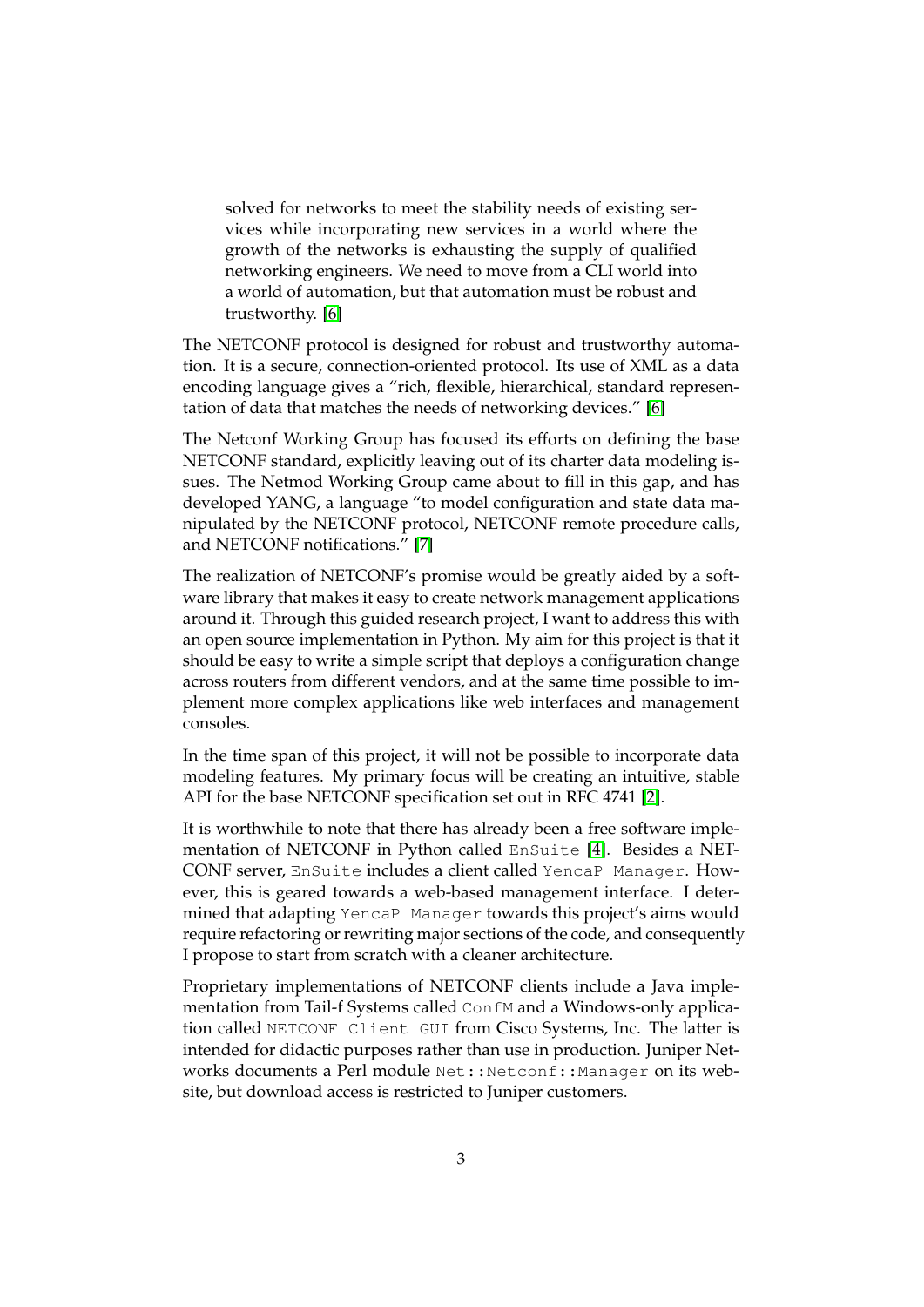# <span id="page-3-0"></span>**3 Planned Approach**



Figure [1](#page-3-0) illustrates how NETCONF may be conceptually partitioned into logical layers. This is in fact an excellent architecture for our purpose. It mirrors the actual protocol and minimizes the degree of coupling between the different layers.

The ncclient module will be organized into three submodules based on these layers: session, operations and content.

The high-level API will start with the creation of a Manager object. This will provide syntactic sugar that abstracts how the different modules interact. For more direct control, it will be possible to compose the modules manually.

Code listing [1](#page-4-0) and [2](#page-4-1) are illustrative of the general API that I would like to work towards.

### **3.1 Capabilities**

Capabilities introduce new protocol operations and modify existing operations, when mutually understood by server and client. In addition to the :base NETCONF capability, the capabilities listed in Table [1](#page-5-0) will be supported. A plug-in manner to support additional capabilities will be investigated and implemented.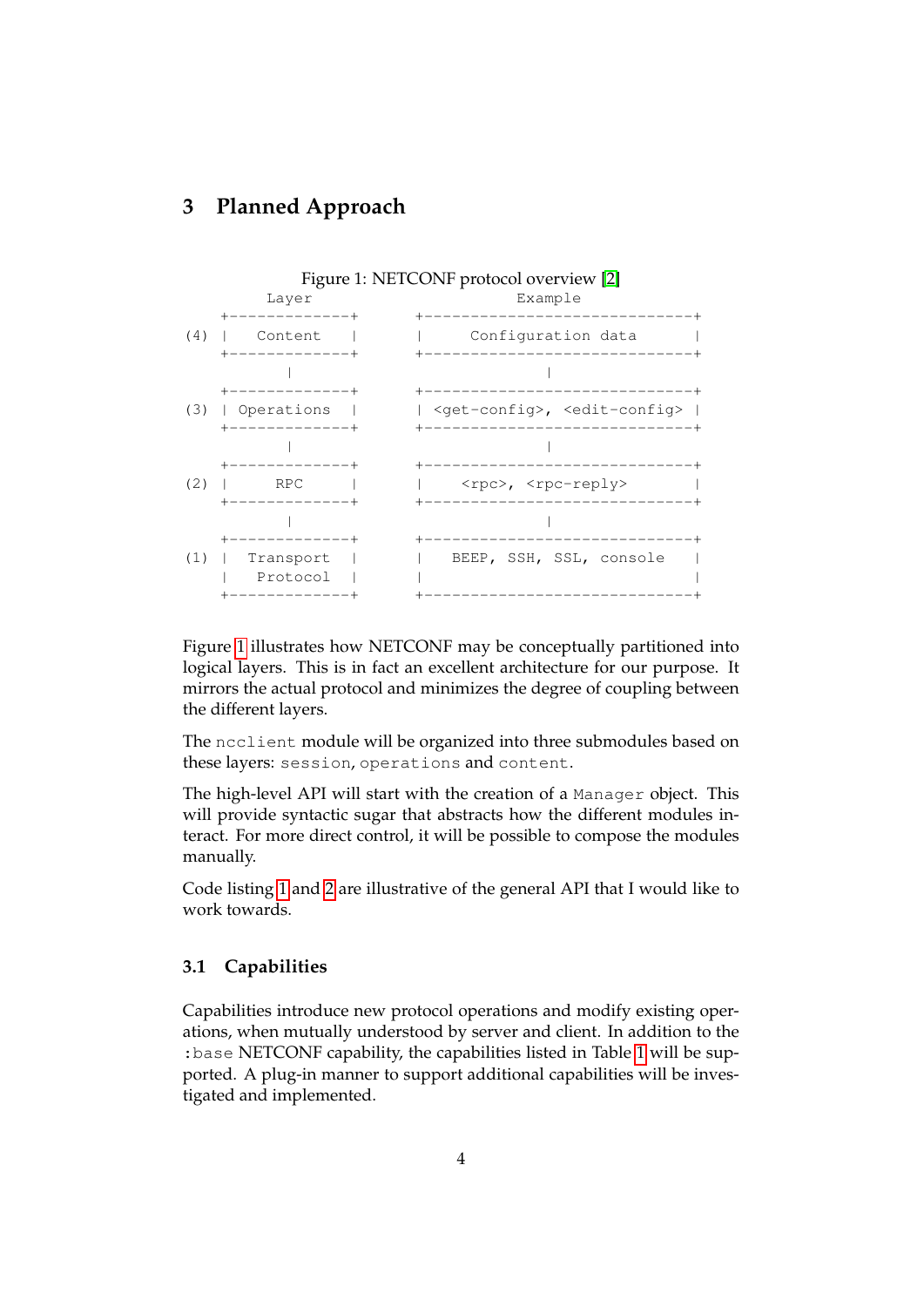Code Listing 1: A simple example using Manager

```
import ncclient
config = ""# using the new with..as syntax introduced in Python 2.5
with ncclient.Manager(host="10.0.0.1", user="x", passwd="x") as device:
   try:
       config = device.getConfig(source="running")
    except RPCError as e:
       print(e.message)
```
Code Listing 2: Manually composing different modules

```
import ncclient
from ncclient import session, operations, content
try:
    s = session. SSH (host="10.0.0.1", port=99)
    try:
        # by default use local key files / ssh agent
        s.connect(ncclient.capabilities)
       assert(":url" in session.peerCapabilities)
        op = operations.CopyConfig()
        op.params["source"] = "running"
        op.params["target"] = "https://user@example.com:passphrase/backup"
        op.responseHandler = content.ResponseHandler
       op.execute(s)
    except RPCError as e:
       pass # handle
except UnknownHost as e:
   pass # handle
finally:
   operations.CloseSession().execute(s)
```
### **3.2 Submodules**

#### **session**

NETCONF is designed to be independent of session-layer and transport. Currently NETCONF has transport mappings defined for SSH [\[9,](#page-8-7) RFC 4742], SOAP [\[10,](#page-8-8) RFC 4743] and BEEP [\[11,](#page-8-9) RFC 4744]. Of these, a NETCONF server has to mandatorily implement SSH. [\[2\]](#page-8-1) This, and the ubiquity of SSH, makes it the best choice for initial development.

Programmatically establishing and utilizing a SSH session would be preferable to forking a ssh subprocess, since this gives finer control over authentication and host verification. paramiko [\[12\]](#page-8-10) is a SSH library for Python that was evaluated and found to be very suitable for this purpose. RFC 4742 [\[9\]](#page-8-7) makes note of several security considerations which will be taken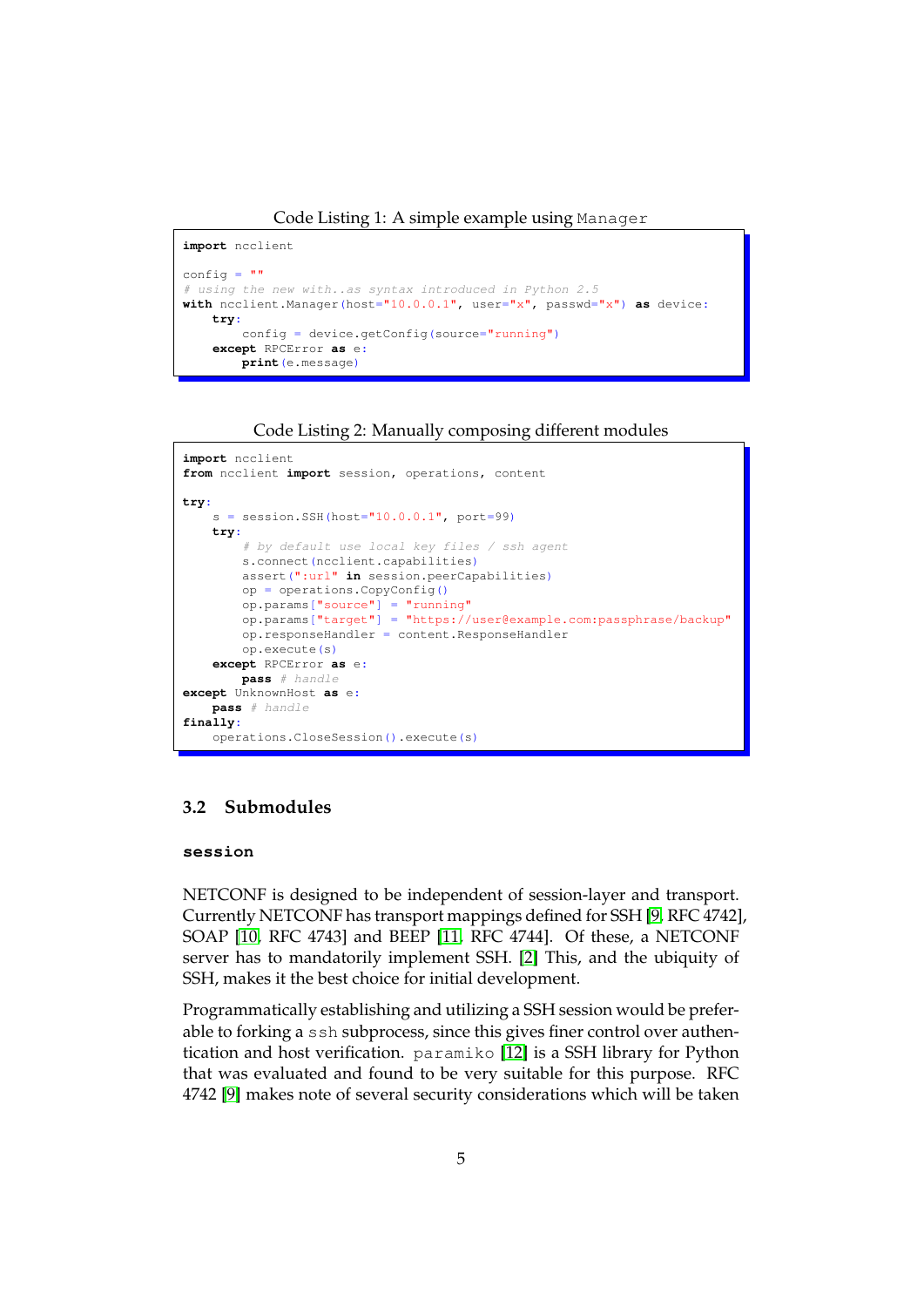| Capability                | Description                              |
|---------------------------|------------------------------------------|
| :writable-running[2]      | $\langle$ running/> configuration can    |
|                           | be directly modified.                    |
| :candidate <sup>[2]</sup> | Utilize <candidate></candidate> configu- |
|                           | ration database.                         |
| :confirmed-commit[2]      | Server waits for a timeout pe-           |
|                           | riod for client's confirmation be-       |
|                           | fore committing.                         |
| :rollback-on-error[2]     | 'All-or-nothing' edit mode.              |
| $:$ startup $[2]$         | Distinct <startup></startup> configura-  |
|                           | tion database.                           |
| $:$ url $[2]$             | URL permissible as source or tar-        |
|                           | get of operations.                       |
| :validate <sup>[2]</sup>  | Request validation of configura-         |
|                           | tion data.                               |
| $:$ xpath $[2]$           | Filtering using XPath expressions.       |
| :notification [8]         | NETCONF event notifications.             |
| $:$ interleave $[8]$      | Interleave active notification sub-      |
|                           | scription with other operations.         |

<span id="page-5-0"></span>Table 1: Planned capability support

into account.

Extensibility with respect to other transport protocol mappings will be ensured by creating a base class that implements and exposes common functionality. Effort will be made to limit the protocol-specific API.

Only supporting blocking operation would greatly reduce the benefits of this library. It is important that the transport channel is used asynchronously to take advantage of NETCONF's pipelining support. Asynchronous operation is also required for supporting the :interleave capability. Therefore, all transport layer code will run in a separate thread. Doing this "right" will be challenging, but with the payoff that there will be a sound base for application development.

*Functions*

- Establish session: authentication, host verification, and capability exchange.
- Pipelining of requests.
- Distinguish incoming messages.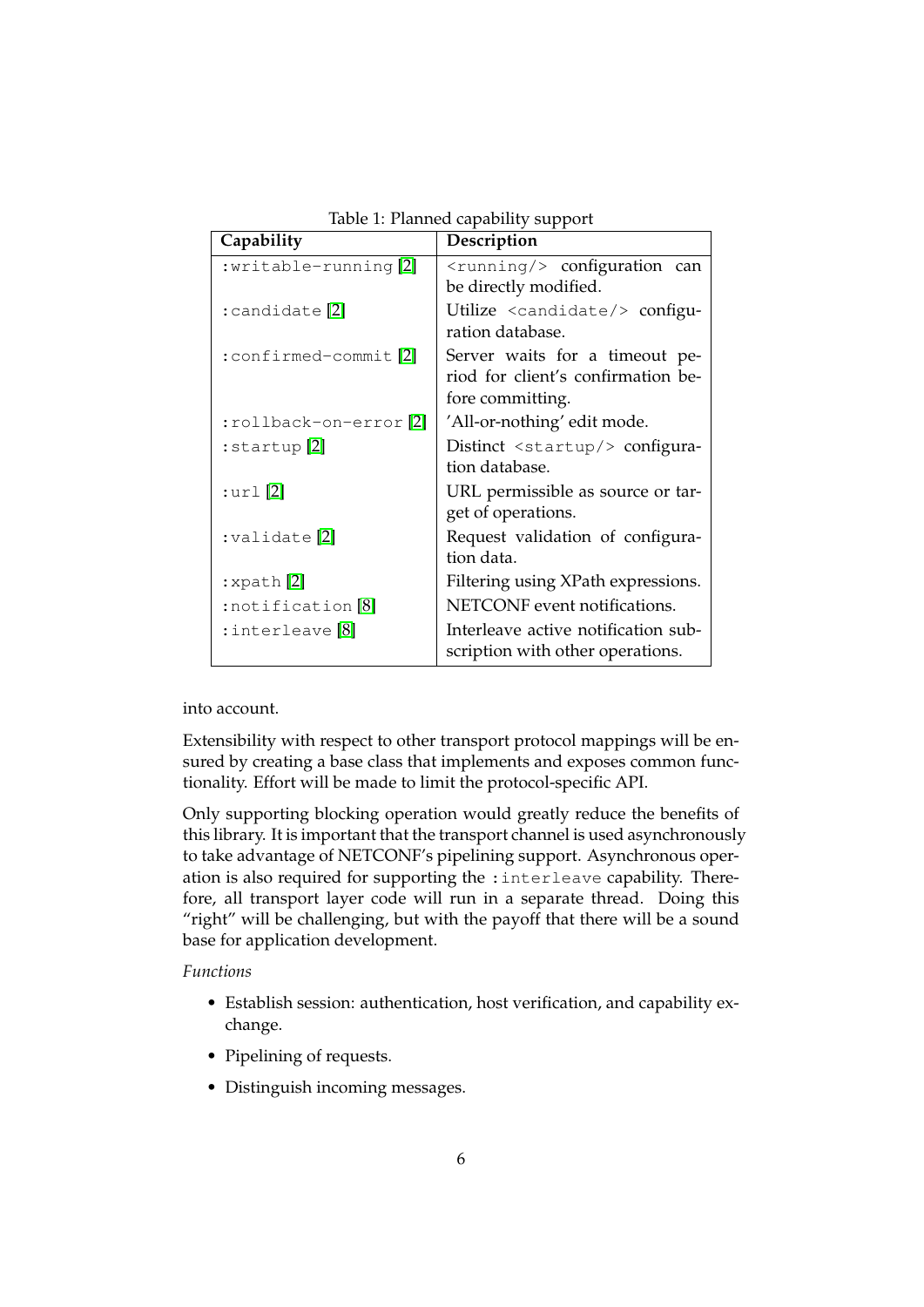• Tearing down the session.

#### **operations**

This module corresponds to the RPC and Operations layers in Figure [1.](#page-3-0) Each NETCONF operation will correspond to an Operation object. All the operations specified in RFC 4741 [\[2\]](#page-8-1) and RFC 5277 [\[8\]](#page-8-11) will be implemented.

#### *Functions*

- Interact with session layer.
- Wrap operations as RPC requests taking into account available capabilities.
- Map response or notification to pertinent Operation object.

### **content**

This module will have the most to do with XML processing. A suitable XML library remains to be determined. I expect that the Python standard library's facilities for XML should prove sufficient. Going this route will also reduce external dependencies.

As a rule of thumb, everything that involves looking into NECONF messages will be handled by this module. It will provide generic classes that may be extended.

#### *Functions*

- Interact with operations layer.
- Provide facilities for creating valid XML documents and parsing responses/notifications.

It is proposed that data modeling features be taken up at a future date once the ground for YANG [\[7\]](#page-8-6) is set. This will be facilitated by the existence of a Python module for YANG that is actively developed. [\[5\]](#page-8-4)

### **3.3 Licensing and Distribution**

All code will be licensed under the BSD license. A permissive license was chosen to remove barriers for the use and future development of this library. The module will be packaged using the Python distribution utilities.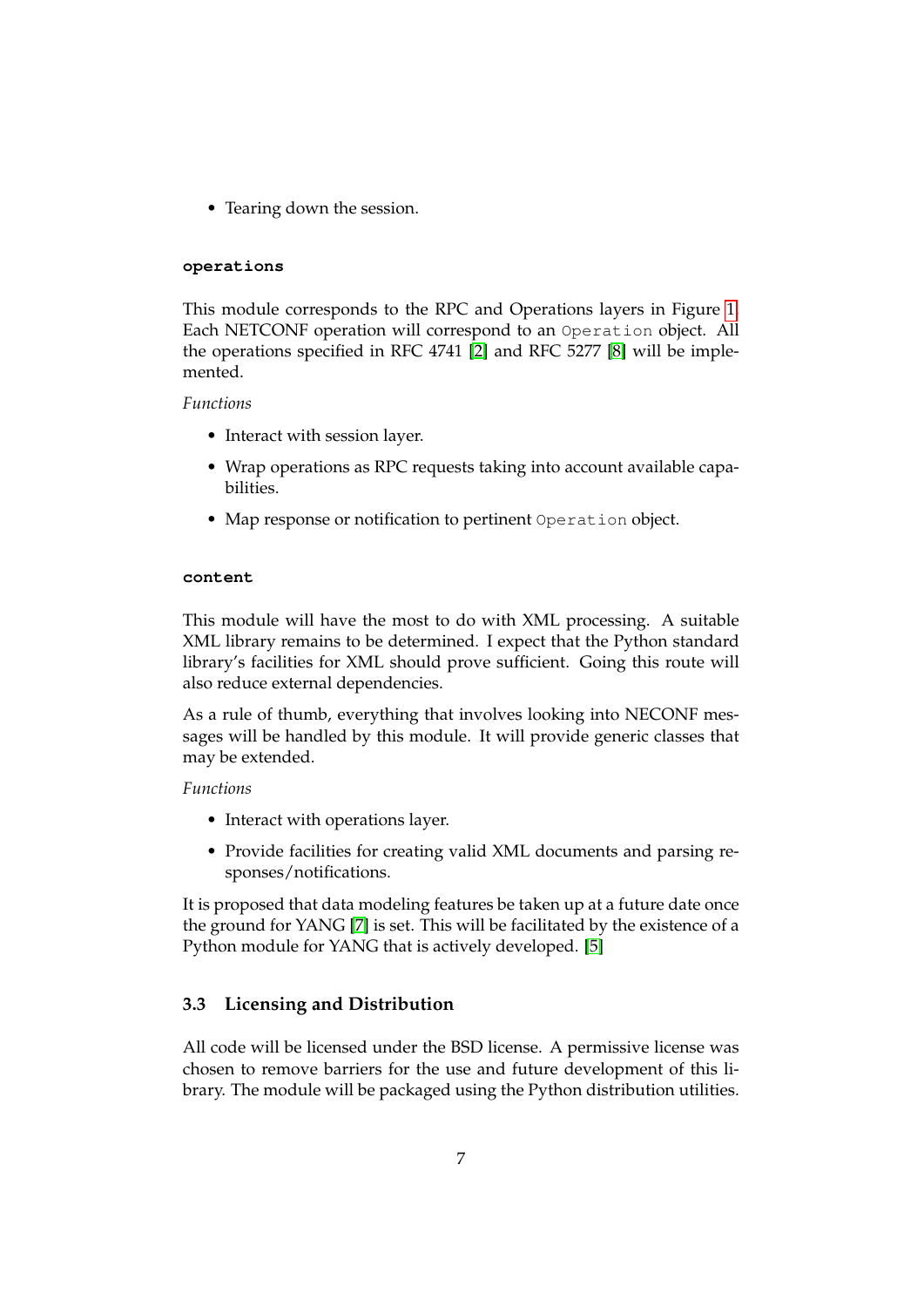### **3.4 Testing**

Each module will have unit tests that make use of the Python unit testing framework.

Interoperability testing is also important in light of the fact that there can be many different implementations of NETCONF servers. ncclient will be thoroughly tested against the Cisco, Juniper and Tail-f implementations.

### **3.5 Network-wide configuration**

The above discussion has focused on configuring individual network devices. The true potential of NETCONF is realized in configuring entire networks of heterogeneous devices. To this end a MultiManager class will be implemented on top of the ncclient module. This will also serve as sample code of API usage.

# **4 Evaluation criteria**

The deliverable is a Python module that makes it easy to develop configuration network management applications for NETCONF. Thus the criteria for evaluation is rather subjective.

- **Architecture** Sound code organization and object-oriented design, exposure of an intuitive and flexible high-level API.
- **Code quality** Idiomatic Python.
- **Distributability** Conformance to standard packaging practice.
- **Documentation** Quality of documentation and provision of sample code.
- **Extensibility** Ease of implementing new functionality without requiring rewrites.
- **Standards-compliance** With regard to requirements and recommendations of relevant standards - RFC 4741 [\[2\]](#page-8-1), RFC 4742 [\[9\]](#page-8-7), and RFC 5277 [\[8\]](#page-8-11).
- **Testing** Tested to work, what it works with, and test coverage.

# **5 Work plan**

There are essentially 6 weeks available for the execution of the project. Here I describe how long I expect to spend on various aspects.